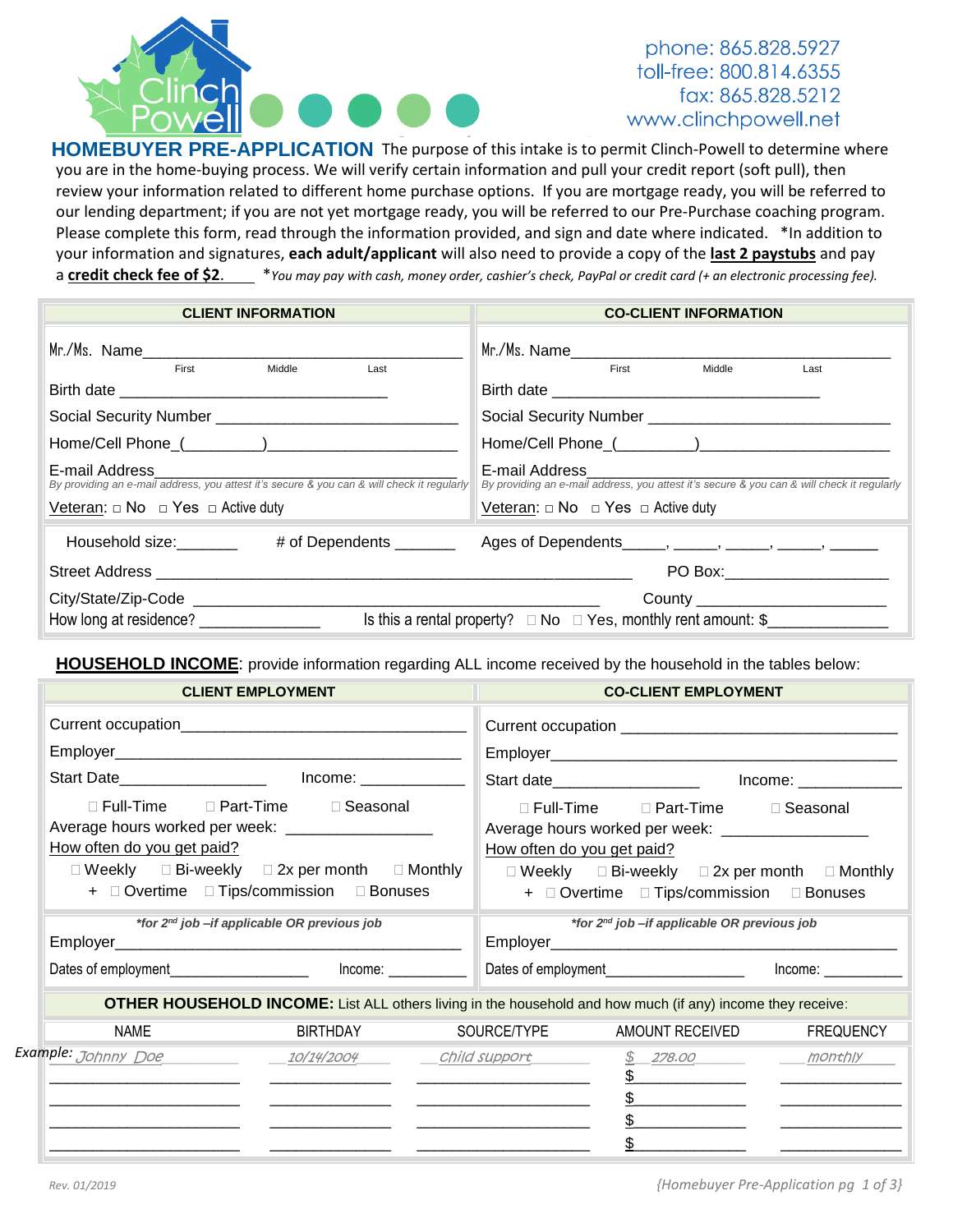#### **PROGRAM PARTICIPATION QUESTIONS**  ¿Habla español? Póngase en contacto con nosotros para una cita.

| ◆ Do you have a current situation which causes you to need assistance in completing this intake application and/or                                                                                                                                                                                                                                 |
|----------------------------------------------------------------------------------------------------------------------------------------------------------------------------------------------------------------------------------------------------------------------------------------------------------------------------------------------------|
|                                                                                                                                                                                                                                                                                                                                                    |
| $\blacklozenge$ Have either the client or co-client filed bankruptcy within the past 3 years? $\Box$ No $\Box$ Not sure $\Box$ Yes:<br>□ Chapter 7 □ Chapter 13 □ other: ____________  Discharge date: ________________<br>• In the past 10 years, have you been convicted of A) felony larceny, theft, fraud, or forgery, B) money laundering, or |
| $\bullet$ Do you have access to a fax machine? $\Box$ No $\Box$ Yes, #<br>$\bullet$ Do you have access to the internet/computer? $\Box$ No $\Box$ Yes                                                                                                                                                                                              |
| $\blacklozenge$ Have either the client or co-client owned a house within the past 3 years? $\Box$ No $\Box$ Yes<br>$\blacklozenge$ Where (which county or city) would you like to live?                                                                                                                                                            |

### **AUTHORIZATION TO VERIFY & RELEASE OF INFORMATION**

I/We authorize Clinch-Powell RC & D Council, Inc. to check any and all information and/or references contained herein, including but not limited to creditors, employers, and landlords. Clinch-Powell may also ask to see and/or photocopy my Driver's License, Identification Card, and/or Social Security Card for the purpose of confirming my identification or as specific programs require. I authorize Clinch-Powell and the Federation of Appalachian Housing Enterprises [Fahe] to use my Social Security, or other federally issued identification number for the purpose of obtaining my credit report for the purpose of evaluating my credit history. I also authorize the release of my credit report to Clinch-Powell and/or Fahe by those credit reporting agencies from which Clinch-Powell or Fahe may request my credit report.

I understand that the information on my credit report will be used by Clinch-Powell, its affiliates, lenders, USDA Rural Development, Federation of Appalachian Housing Enterprises/Just Choice Lending, or Tennessee Housing Development Agency only for the purpose of determining my potential eligibility for a home loan and/or mortgage program. This information will not be disclosed to outside, unrelated third parties without my knowledge.

I/we hereby authorize Clinch-Powell, when appropriate, to share information with USDA Rural Development, TN Housing Development Agency, Federation of Appalachian Housing Enterprises, Department of Housing & Urban Development, or another relevant third party or partnering agency or funder for the purposes of program monitoring, reporting, compliance, and evaluation.

I authorize Clinch-Powell to contact me by any method I have provided. I understand Clinch-Powell has no control over the security of communication methods outside of its internally owned communication portals, and is therefore not responsible for external security breaches.

I understand that the purpose of this intake packet is to permit Clinch-Powell to assess my current situation and help me determine which mortgage programs I may be eligible to apply for. I understand that Clinch-Powell's role is to assist me in determining my options and potentially applying for a mortgage loan, but Clinch-Powell may not be my lender. There may be fees associated with the services that Clinch-Powell provides to me, but I will be advised of such a fee in advance of service. If I provide specific account information for electronic payment, I authorize Clinch-Powell to utilize it for my expressed purposes (provided by me either written or verbally). I understand checks must clear before payment will be credited, there is \$30 fee for insufficient funds, and that any money previously owed to Clinch-Powell must be reconciled before new services may begin. In the event that, based on the assessment of my completed intake packet and credit history, I am not currently eligible for the loan programs Clinch-Powell works with, I authorize the transfer of this intake packet and the information contained within to one of Clinch-Powell's housing counseling programs in order to assist me in becoming mortgage loan ready. At the time of file transfer, I will be given the opportunity to discontinue services if I so choose.

By signing below, I/we are verifying that I/we have read and understand the terms set forth within this authorization, as well as, the disclosures and privacy policy that accompany this authorization. I understand that this form is an authorization to collect specific information and assess my situation, and it is not, in and of itself, a loan or credit application. This authorization will expire five (5) years from the dates below.

| <b>CLIENT</b>                                                                                                                                                                                                                                                                                                                                                                                                                                                                                               | DATE | <b>CO-CLIENT</b> | DATE |
|-------------------------------------------------------------------------------------------------------------------------------------------------------------------------------------------------------------------------------------------------------------------------------------------------------------------------------------------------------------------------------------------------------------------------------------------------------------------------------------------------------------|------|------------------|------|
|                                                                                                                                                                                                                                                                                                                                                                                                                                                                                                             |      |                  |      |
| PO BOX 379   7995 RUTLEDGE PK   RUTLEDGE, TN 37861                                                                                                                                                                                                                                                                                                                                                                                                                                                          |      |                  |      |
|                                                                                                                                                                                                                                                                                                                                                                                                                                                                                                             |      |                  |      |
|                                                                                                                                                                                                                                                                                                                                                                                                                                                                                                             |      |                  |      |
| Clinch-Powell Resource Conservation & Development Council, Inc. is a 501 (c) (3) non-profit organization. Clinch-Powell is a Community Housing Development<br>Organization and housing counseling agency primarily serving East Tennessee. All programs of Clinch-Powell are available without regard to race, color, national<br>origin, gender, religion, age, disability, political beliefs, sexual orientation and marital or family status, because all or part of the applicant's income derives from |      |                  |      |